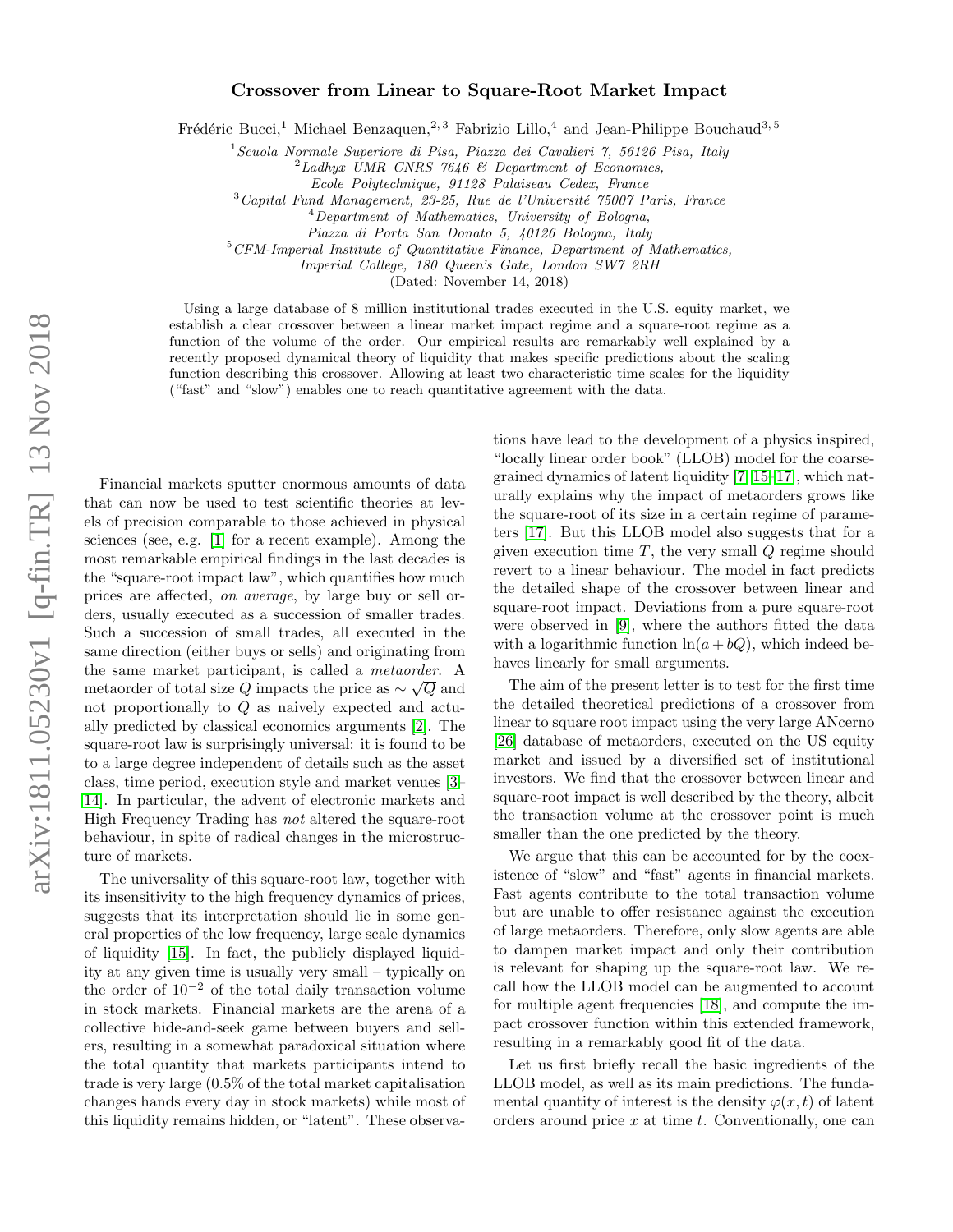choose  $\varphi$  to be positive for buy latent orders (corresponding to  $x < p(t)$ , where  $p(t)$  is the current transaction price) and negative for sell latent orders (corresponding to  $x > p(t)$ ). As argued in [\[7,](#page-4-2) [16,](#page-4-7) [17\]](#page-4-3), the coarse-grained dynamics of the latent liquidity close to the current price is well described by the following equation:

<span id="page-1-0"></span>
$$
\partial_t \varphi = D \partial_{xx} \varphi - \nu \varphi + \lambda \, \text{sign}(y) + m \, \delta(y) \;, \qquad (1)
$$

where  $y := p(t) - x$ , and  $\nu$  describes order cancellation,  $\lambda$ new order deposition and  $D\partial_{xx}$  limit price reassessments. The final "source" term corresponds to a metaorder of size Q executed at a constant rate  $m = Q/T$ , corresponding to a flux of orders localized at the transaction price  $p(t)$ . In the absence of a metaorder  $(m = 0)$ , Eq. [\(1\)](#page-1-0) admits a stationary solution in the price reference frame, which is *linear* when  $y$  is small (hence the name " $LLOB$ "):

$$
\varphi_{\rm st}(y) = \mathcal{L}y \;, \tag{2}
$$

where  $\mathcal{L} = \lambda / \sqrt{D \nu}$  is a measure of liquidity. The linear behaviour of the latent liquidity close to the transaction price is in fact a generic result, that holds much beyond the simple setting defined by Eq. [\(1\)](#page-1-0), while being at the origin of the square-root impact law [\[7,](#page-4-2) [15–](#page-4-1)[17\]](#page-4-3). The total transaction rate  $J$  is simply given by the flux of orders through the origin, i.e.  $J := D\partial_y\varphi_{st}|_{y=0} = D\mathcal{L}$ .

In the limit of a slow latent order book (i.e.  $\nu T \ll 1$ ), the price trajectory  $p_m(t)$  during the execution of the metaorder (obtained as the solution of  $\varphi(p_m, t) = 0$ ) is given by the following self-consistent expression [\[17\]](#page-4-3):

$$
p_m(t) = p_0(t) + y(t),
$$
\n(3)

$$
y(t) = \frac{m}{\mathcal{L}} \int_0^t \frac{\mathrm{d}s}{\sqrt{4\pi D(t-s)}} \exp\left[-\frac{(y(t)-y(s))^2}{4D(t-s)}\right], \quad (4)
$$

where  $p_0(t)$  is the price trajectory in the absence of the metaorder that starts at  $t = 0$  and ends at  $t = T$ . Price impact is then defined as  $I := y(T)$ , and is found to be given by:

<span id="page-1-1"></span>
$$
I(Q) = \sqrt{\frac{DQ}{J}} \mathcal{F}(\eta) , \quad \text{with} \quad \eta := \frac{Q}{JT} , \qquad (5)
$$

where  $\eta$  is the *participation rate* and the scaling function  $\mathcal{F}(\eta) \approx \sqrt{\eta/\pi}$  for  $\eta \ll 1$  and  $\approx \sqrt{2}$  for  $\eta \gg 1$ . Hence,  $I(Q)$  is linear in Q for small Q at fixed T, and crosses over to a square-root for large Q. Note that in the squareroot regime, impact is predicted to be independent of the execution time T. Many other results, such as the decay of impact for  $t > T$ , have been derived and discussed in [\[17,](#page-4-3) [18\]](#page-4-6).

We now turn to the ANcerno database to see how well Eq. [\(5\)](#page-1-1) is supported empirically. Our sample covers for a total of 880 trading days, from January 2007 to June 2010 and we follow the cleaning procedure introduced

in [\[9\]](#page-4-4) to remove possible spurious effects. The sample is represented by around 8 million metaorders uniformly distributed in time and market capitalization [\[27\]](#page-4-8). Each metaorder in the database is characterised by a broker label, a stock symbol, the total number of traded shares Q, the sign  $\epsilon = \pm 1$  (buy/sell), the start-time  $t_s$  and the end-time  $t_e$  of its execution. In line with the definition given above, and following [\[9\]](#page-4-4), the participation rate is given by  $\eta = Q/V_T$  where  $V_T = V(t_e) - V(t_s)$  is the total volume traded in the market during the metaorder execution. In order to compare different stocks with very different daily volumes, we shall measure Q in units of the corresponding daily volume  $V_{d}$ , and introduce the volume fraction  $\phi := Q/V_d$ , which in the model notation is equal to  $Q/JT_{\rm d}$ , where  $T_{\rm d} = 1$  day. We will also measure execution in relative volume time and redefine the execution time T as  $T := (V(t_e) - V(t_s))/V_d$ . Finally, we introduce rescaled log-prices as  $p(t) := (\log P(t))/\sigma_d$ , where  $\sigma_{\rm d} = (P_{\rm high} - P_{\rm low})/P_{\rm open}$  is the daily volatility estimated from the daily high, low and open prices  $P(t)$ .

The average price impact  $I(Q)$  for a given executed volume Q, as studied in most previous studies, is defined as:

$$
I(Q) = \mathbb{E}[\epsilon \cdot (p_e - p_s)|Q], \qquad (6)
$$

where  $p_s$ ,  $p_e$  are, respectively, the mid-price at the start and at the end of the metaorder. As shown in [\[9,](#page-4-4) [13\]](#page-4-9), the ANcerno data confirms that  $I(Q)$  is close to a squareroot in an intermediate regime of volume fraction  $10^{-3} \lesssim$  $\phi \lesssim 10^{-1}$ , but shows an approximate linear behaviour for smaller volume fractions  $\phi \lesssim 10^{-3}$ . Note that data for large volume fractions  $\phi \gtrsim 10^{-1}$  are difficult to interpret, as they are prone to strong conditioning effects.

In order to test directly Eq. [\(5\)](#page-1-1), we estimate the scaling function  $\mathcal{F}(\eta)$  by dividing the data into evenly populated bins of constant participation rate  $\eta$  and compute the conditional expectation of  $\epsilon(p_e-p_s)/\sqrt{\phi}$  for each bin. According to the LLOB model this expectation is equal to  $\sqrt{D/\sigma_d^2}\mathcal{F}(\eta)$ . Here and in the following, error bars are determined as standard errors.

The results are shown in Fig. [1](#page-2-0) and are, up to a rescaling of both the x- and y- axis, remarkably well accounted for by the LLOB function  $\mathcal{F}(\eta)$ , that describes the crossover between a linear-in-Q regime for small participation rates  $\eta$ , and a T-independent,  $\sqrt{Q}$  regime at large  $\eta$ . Whereas a linear regime for small  $Q$ 's was already reported in [\[9,](#page-4-4) [13\]](#page-4-9), the scaling analysis provided here has not been attempted before. The fact that impact in  $\sqrt{Q}$  regime chiefly depends on  $Q$  but not on  $T$ is compatible with the results of [\[9,](#page-4-4) [19\]](#page-4-10), but contradicts theories that assigns the  $\sqrt{Q}$  dependence to *duration* of the metaorder, as in Refs. [\[3,](#page-3-2) [20,](#page-4-11) [21\]](#page-4-12).[\[28\]](#page-4-13)

However, whereas the crossover between the two regimes should occur around  $\eta^* = 1$  within the original LLOB model, empirical data points towards a much smaller value  $\eta^* \sim 10^{-3}$ . This is actually consistent with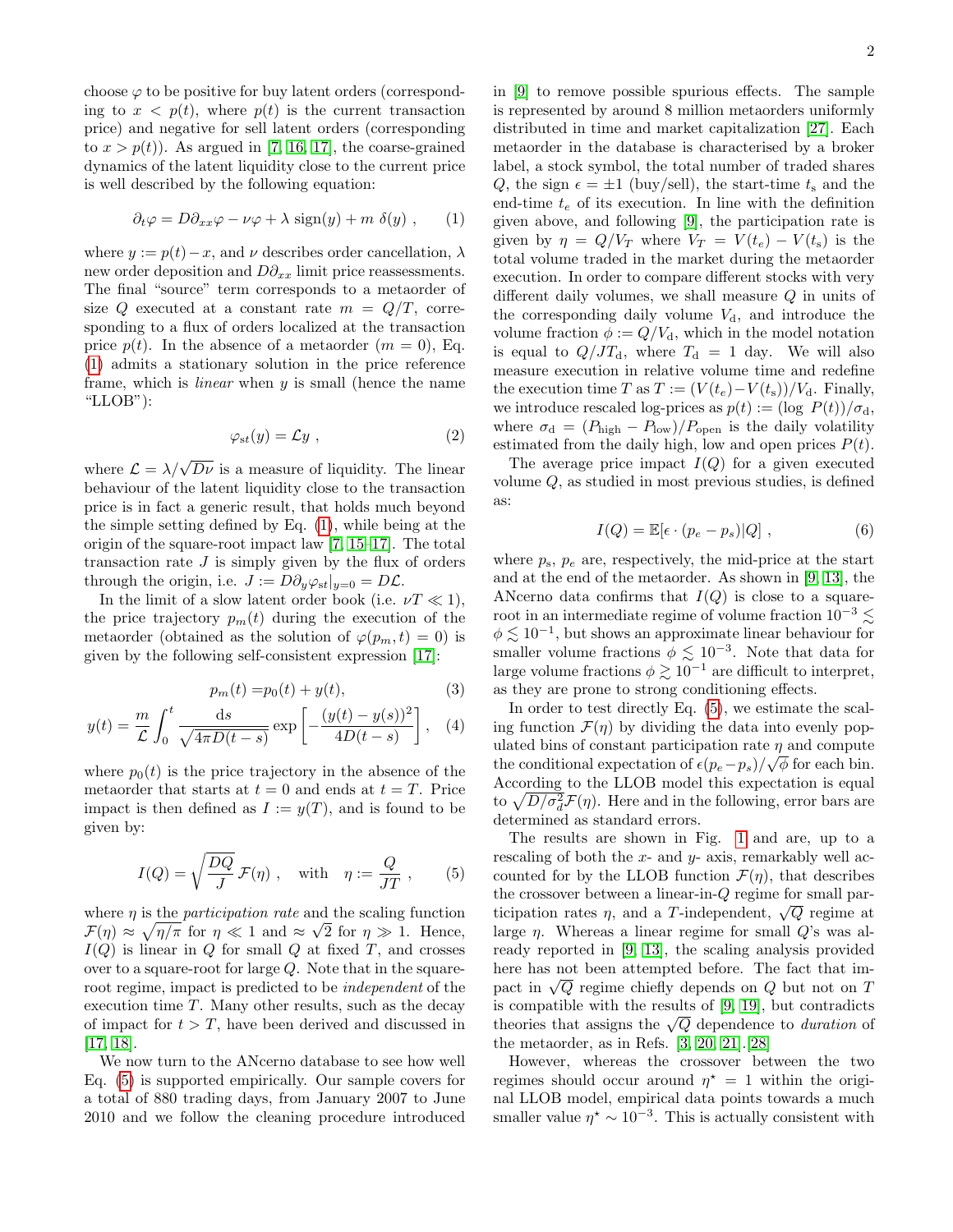

<span id="page-2-0"></span>FIG. 1. Empirically determined scaling function  $\mathcal{F}(\eta)$  vs. participation rate  $\eta$ . The data (blue points) interpolates between  $\alpha \sqrt{\eta}$  behaviour observed at small participation rates and an asymptotically constant regime  $\approx 0.4$  for large  $\eta$ , i.e. for  $\eta \gtrsim \eta^*$  with  $\eta^* \approx 3.15 \times 10^{-3}$ . Black line: prediction of LLOB, with an adjusted crossover  $\eta^* := J_s/J_f$  allowing for the existence of two categories of agents ("fast" and "slow"). The data points are obtained by restricting to metaorders with sufficient large order size, i.e.  $\phi \gtrsim 10^{-5}$ .

the fact that all the empirical evidence for the square-root law reported in the literature concern moderate participation rates (typically in the range  $10^{-3} - 10^{-1}$ , see e.g. [\[4,](#page-3-3) [8,](#page-4-14) [13,](#page-4-9) [14\]](#page-4-0)) but never in a regime where the volume of the metaorder becomes larger than the rest of the market, as would be requested within the LLOB specification. Note that in our sample, 70% of the metaorders are such that  $\eta > \eta^*$ .

In order to account for this large discrepancy in the value of  $\eta^*$ , we shall consider the extended the LLOB model recently proposed by two of us to include agents with different time horizons [\[18\]](#page-4-6). In the simplest case of a bi-modal distribution of agents ("fast" and "slow"), the LLOB formalism can be generalized to describe two latent order book densities,  $\varphi_s(x,t)$  for the slow liquidity and  $\varphi_f(x, t)$  for the fast liquidity – for example provided by High Frequency Traders. The corresponding dynamical equations read [\[18\]](#page-4-6):

$$
\partial_t \varphi_{\circ} = D_{\circ} \partial_{xx} \varphi_{\circ} - \nu_{\circ} \varphi_{\circ} + \lambda_{\circ} sign(y) + m_{\circ}(t) \delta(y) , \tag{7}
$$

where  $y = p(t) - x$  and ∘ = s, f, and where  $m_s(t)$  (resp.  $m_f(t)$  is the fraction of the metaorder absorbed by the slow (resp. fast) traders, with  $m_s(t) + m_f(t) = m$ . We allow the activity rate of the two categories of agents to be different through the coefficients  $D_{\circ}$ ,  $\nu_{\circ}$  and  $\lambda_{\circ}$ . The interesting limit for our purpose is:

•  $J_s \ll J_f$  and  $m \ll J_f$ , where  $J_o = \lambda_o \sqrt{D_o/\nu_o}$ . These inequalities mean that (i) the total trans-

action rate  $J = J_s + J_f \approx J_f$  is dominated by fast traders and (ii) the flux corresponding to the metaorder is small compared to the total transaction rate of the market, as with most metaorders executed in liquid markets.

•  $\nu_s T \ll 1$  and  $\nu_f T \gg 1$ . As shown in [\[18\]](#page-4-6) this implies that slow, persistent agents are able to resist to the impact of the metaorder, whereas fast agents are playing the role of intermediaries, only lubricating the high-frequency activity of markets.

This double-frequency model can be solved exactly in some limits [\[18\]](#page-4-6). One should distinguish two cases, depending on whether the execution time  $T$  is larger or smaller than a certain  $T^{\dagger}$  :=  $\nu_{\rm f}^{-1} \eta^{\star -2} D_{\rm s}/D_{\rm f}$ , where  $\eta^* := J_s/J_f$ . For  $T > T^{\dagger}$ , the scaling result Eq. [\(5\)](#page-1-1) is simply modified as:

<span id="page-2-1"></span>
$$
I(Q) = \sqrt{\frac{D_s Q}{J_s}} \mathcal{F}\left(\frac{\eta}{\eta^*}\right). \tag{8}
$$

For  $T < T^{\dagger}$ , this result is further multiplied by  $\sqrt{T/T^{\dagger}}$ , with a shifted crossover point  $\eta^* \to \eta^* T^{\dagger}/T$ .

If we assume that  $T^{\dagger}$  is small enough for all data points (which needs to be checked a posteriori), then the prediction of the double-frequency model, Eq. [8,](#page-2-1) is precisely the same as the one of the standard LLOB model, up to a rescaling of the x-axis by  $\eta^*$ , and of the y-axis by a ratio  $\sqrt{D_s J/D J_s}$ . Fig. [1](#page-2-0) shows that the LLOB scaling prediction indeed reproduces the data very well, which allows a direct determination of  $\eta^* \approx J_s/J \approx 3.15 \times 10^{-3}$ . In other words, we find that most of the daily liquidity is provided by "fast" agents, as expected. We have checked that the value of  $\eta^*$  is not significantly different in the period 2007-2008 and 2009-2010. We have also investigated the dependence of  $\eta^*$  on market capitalisation and volatility. We find that low volatility/large cap. stocks are characterized by a larger value of  $\eta^*$  than high volatility/small cap. stocks, suggesting, perhaps counter-intuitively, that the low frequency activity is comparatively more important in low volatility/large cap. stocks.

The large  $\eta$  plateau value, on the other hand, imposes  $\sqrt{D_s J/D_s} = 0.4/\sqrt{2}$ , leading to  $\sqrt{D_s/D} \simeq 10^{-2}$ . Since  $\sqrt{\overline{D}}$  should be close to the price volatility [\[17\]](#page-4-3), we find that, consistently with its interpretation, the "slow" liquidity moves much more slowly than the price itself. These estimates in turn lead to  $T^{\dagger} \approx 45 \nu_{\rm f}^{-1}$ , or ~ 45 seconds for  $\nu_f^{-1} = 1$  second. Since the median execution time of the metaorders in our sample is 35 minutes, we conclude that most metaorders in our sample are indeed longer than  $T^{\dagger}$ .

Still, a bi-modal distribution of trading frequencies is certainly an oversimplification. One should consider instead, as in [\[18\]](#page-4-6), a continuous distribution of frequencies. Several empirical facts about the dynamics of financial markets (see e.g. [\[15,](#page-4-1) [22](#page-4-15)[–24\]](#page-4-16)) actually suggest that such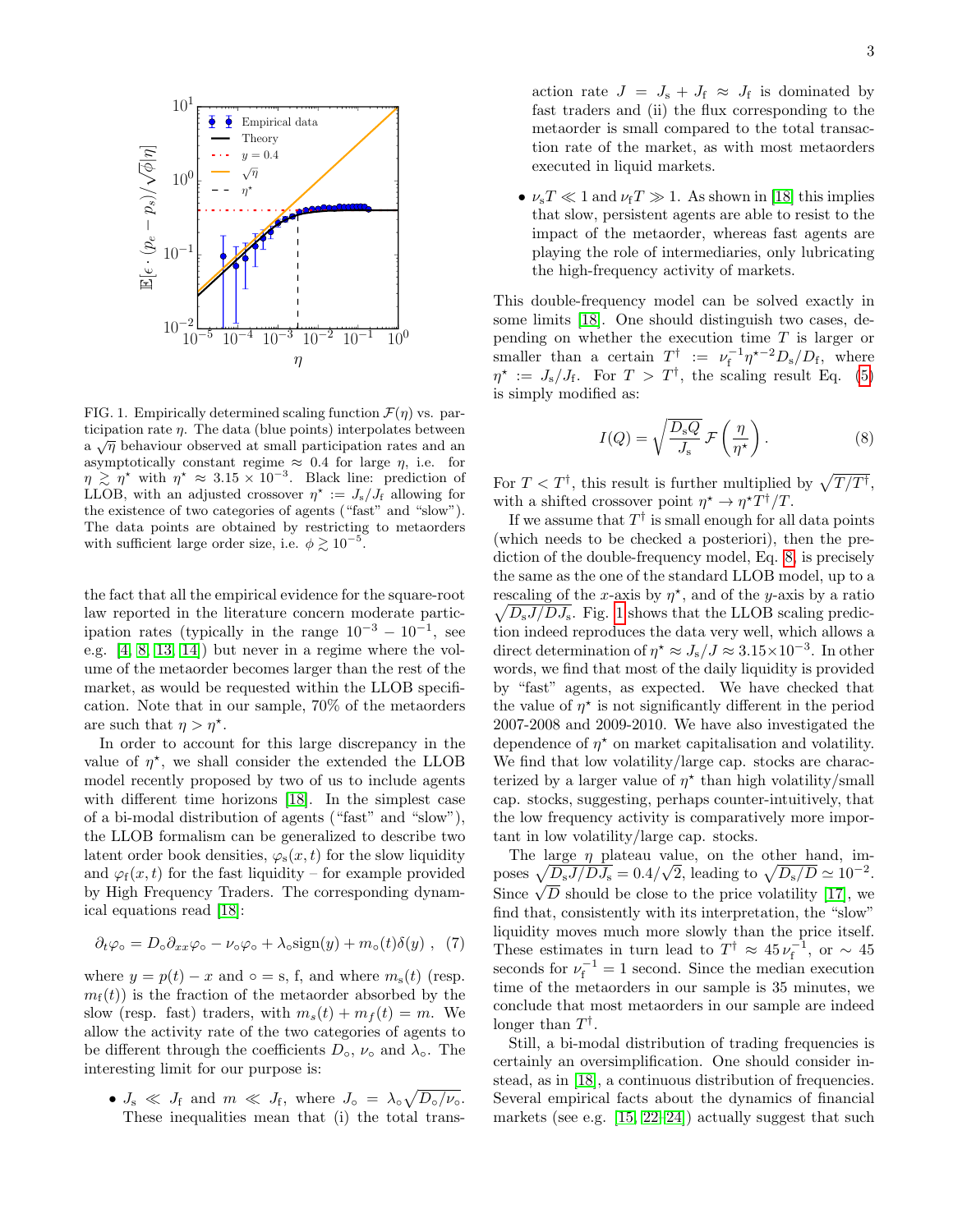a distribution is a power-law. The numerical solution and the fitting procedure of such a general model is beyond the scope of the present paper, but the simplified analysis [\[18\]](#page-4-6) suggests that the LLOB scaling function should be approximately valid, with a crossover value  $\eta^*$  that decreases as a power-law of T. Intuitively, the critical participation rate  $\eta^*$  should indeed be larger for small durations T, since there are less traders that can be considered "fast" on a such short time scales and more traders that are "slow" on the timescale of the metaorder. This intuition is indeed confirmed by Fig. [2-](#page-3-4)top where we show the rescaled data as a function of  $\eta$ , for metaoders longer and shorter than the median execution time  $\overline{T} \approx 0.09$ . The crossover participation rate  $\eta^*$  for small durations is found to be 10 times larger for large durations. In Fig. [2-](#page-3-4)bottom, we show the T-dependence of  $\eta^*$ , obtained by fitting the rescaled data by  $\mathcal{F}(\eta/\eta^*)$  using five bins of T containing the same number of data points ( $\sim 1.4 \times 10^6$ ), suggesting  $\eta^* \sim T^{-1/2}$  [\[29\]](#page-4-17). It would be very interesting to use this result to map out the frequency distribution of the hidden liquidity, but this requires going beyond the approximate solution of [\[18\]](#page-4-6). We leave this for a subsequent investigation.



<span id="page-3-4"></span>FIG. 2. (Main panel) Empirically determined scaling function  $\mathcal{F}(\eta)$  vs. participation rate  $\eta$  for metaorders with duration T larger (blue dots) or smaller (green dots) than the median sample duration  $\bar{T} \approx 0.09$ . Note that the crossover value  $\eta^*$  is  $\sim$  10 times larger in the latter case. Note that the asymptotic value of  $\mathcal F$  (and hence the impact for a given  $Q$ ) is approximately independent of  $T$ , as predicted by the theory. Both empirical curves are obtained using metaorders with sufficient large order size, i.e.  $\phi \gtrsim 10^{-5}$ . (Inset) Plot of the crossover participation rate  $\eta^*$  as a function of the execution time T, revealing an approximate  $T^{-1/2}$  behaviour.

In this paper, we have used a very large data set of orders executed in the US equity market to quantitatively test a market impact model, which predicts a crossover from a linear (in volume) behaviour for small

volumes to a square-root behaviour for intermediate volumes. The data unambiguously suggests the existence of such a crossover, and once again confirms the square-root law which, as emphasized on several previous occasions, is remarkably independent of the execution time – contradicting many early theories [\[3,](#page-3-2) [20,](#page-4-11) [21\]](#page-4-12). We have shown how the data points towards the existence of multiple time scales in the dynamics of liquidity, with its high frequency component dominating the total market activity and its low-frequency component contributing to the concavity of the impact function. (For an alternative and complementary viewpoint, see [\[25\]](#page-4-18)). Our results are interesting from two rather different points of views. One is that they represent a significant improvement in our understanding of the determinants of market impact which is both the main component of trading costs for institutional investors and an important aspect of the stability of financial markets. The second aspect is that we are entering an era where economic and financial data becomes of such quality that theoretical ideas can be tested with standards comparable to those of natural sciences.

We thank J. Donier for early discussions on this subject and Z. Eisler, J. Kockelkoren, C.-A. Lehalle, I. Mastromatteo, B. Toth and E. Zarinelli for very fruitful conversations.

## DATA AVAILABILITY STATEMENT

The data were purchased by Imperial College from the company ANcerno Ltd (formerly the Abel Noser Corporation) which is a widely recognised consulting firm that works with institutional investors to monitor their equity trading costs. Its clients include many pension funds and asset managers. The authors do not have permission to redistribute them, even in aggregate form. Requests for this commercial dataset can be addressed directly to the data vendor. See www.ancerno.com for details.

- <span id="page-3-0"></span>[1] K. Kanazawa, T. Sueshige, H. Takayasu, & M. Takayasu, Derivation of the Boltzmann equation for financial Brownian motion: Direct observation of the collective motion of high-frequency traders. Physical review letters, 120(13), 138301 (2018).
- <span id="page-3-1"></span>[2] A. S. Kyle, Continuous auctions and insider trading. Econometrica, pp. 1315-1335, (1985).
- <span id="page-3-2"></span>[3] N. Torre, Barra market impact model handbook. BARRA Inc., Berkeley, 1997.
- <span id="page-3-3"></span>[4] R. Almgren, C. Thum, E. Hauptmann, & H. Li, *Direct* estimation of equity market impact. Risk, vol. 57, (2005).
- [5] R. F. Engle, R. Ferstenberg, & J. Russell, Measuring and modeling execution cost and risk. Chicago GSB Research Paper, no. 08-09, (2008).
- [6] E. Moro, J. Vicente, L.G. Moyano, A. Gerig, J.D. Farmer, G. Vaglica, F. Lillo, & R.N. Mantegna, Mar-